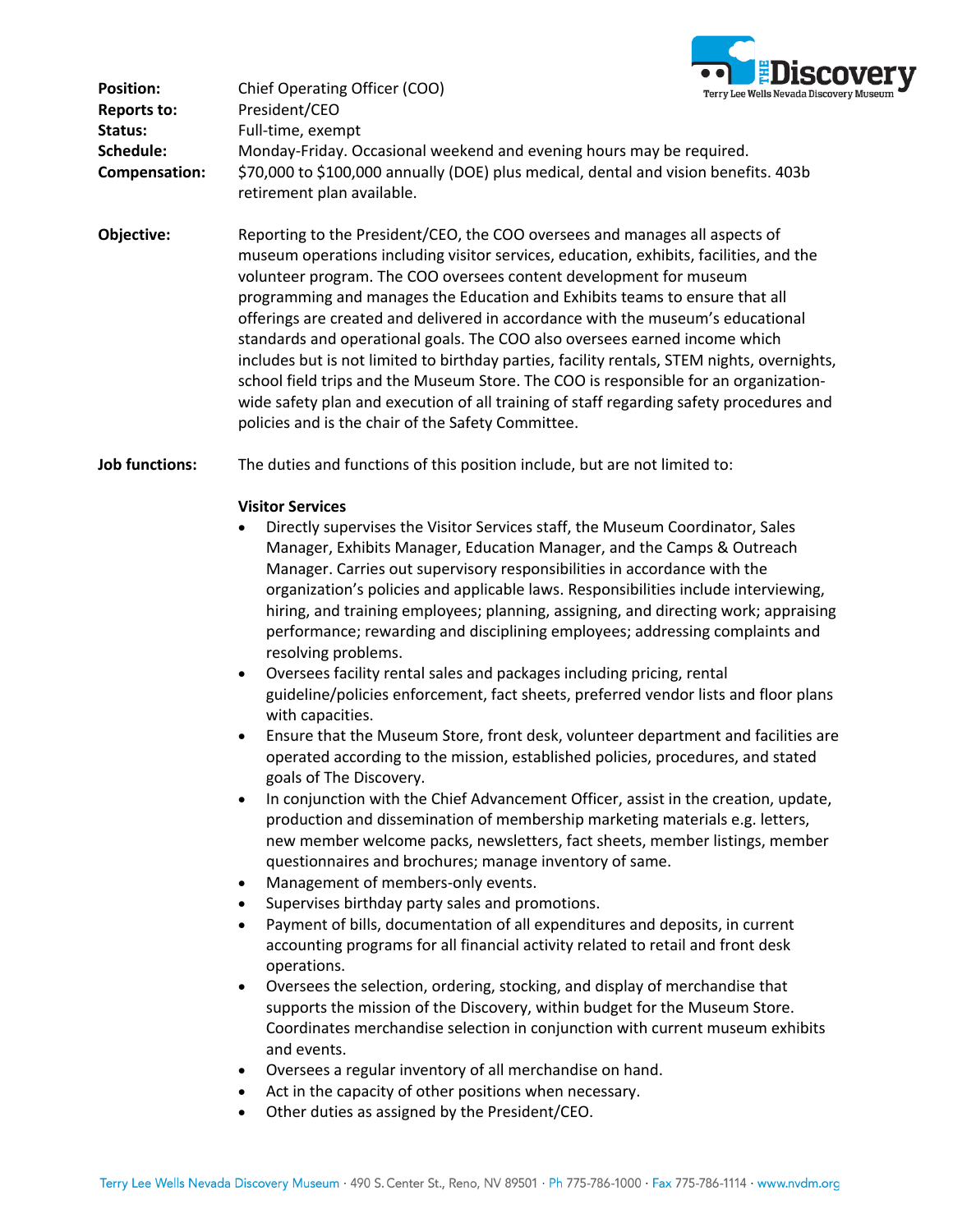

# **Volunteer Program**

- Establishes a program to recruit, manage, and retain a core team of adult and teen volunteers from the community to fill critical and support roles at The Discovery.
- Work with department supervisors to ensure that volunteers are trained and understand how to accurately complete specific job tasks.
- Oversee application process and thoroughly vet applicants to ensure suitability for working in an environment where children are a primary customer, following background check and other policies as established by The Discovery.
- Oversee creation of volunteer appreciation events, procedures, awards, and other methods to retain volunteers and ensure satisfaction.
- Create and maintain a volunteer guidebook that communicates The Discovery's policies, procedures, and volunteer benefits.
- Establish and maintain relationships with other organizations to aid recruitment, volunteer sharing, and collaborative efforts.

## **Facilities**

- Negotiate annual contracts and terms with facilities and retail vendors.
- Oversee work of contract Building Engineer
- Oversee deferred maintenance plan and execution on building repairs and improvements.
- Acts a museum liaison with any building tenants.
- Oversee and set priorities for custodial staff.
- Other duties as assigned by the President/CEO.

## **Education**

- Create and manage an exhibits master plan and strategy.
- Develop, implement, and track annual budget for museum education and exhibits.
- Facilitate mutually beneficial collaborations and partnerships with other organizations.
- Present to a variety of professional education groups: Early Childhood, Literacy, STEM, etc.
- Assist in writing proposals and budgets as needed for grants and other development related activities.
- Other duties assigned by the President/CEO

## **Requirements:**

- Bachelor's degree in Business Management, Education, Hospitality, or a related field preferred.
- Minimum of 5-8 years' experience training, managing and supervising employees/volunteers with increasing responsibility.
- Proven senior-level problem-solving and planning capability, as well as significant financial, administrative, and day-to-day operating responsibility in a wellregarded nonprofit organization of similar scope.
- Significant management skills and business acumen; ability to hire, develop, retain, and delegate to talented people, as well as define and implement effective management structures and systems and establish and uphold high performance standards.
- Or a combination of education and experience.